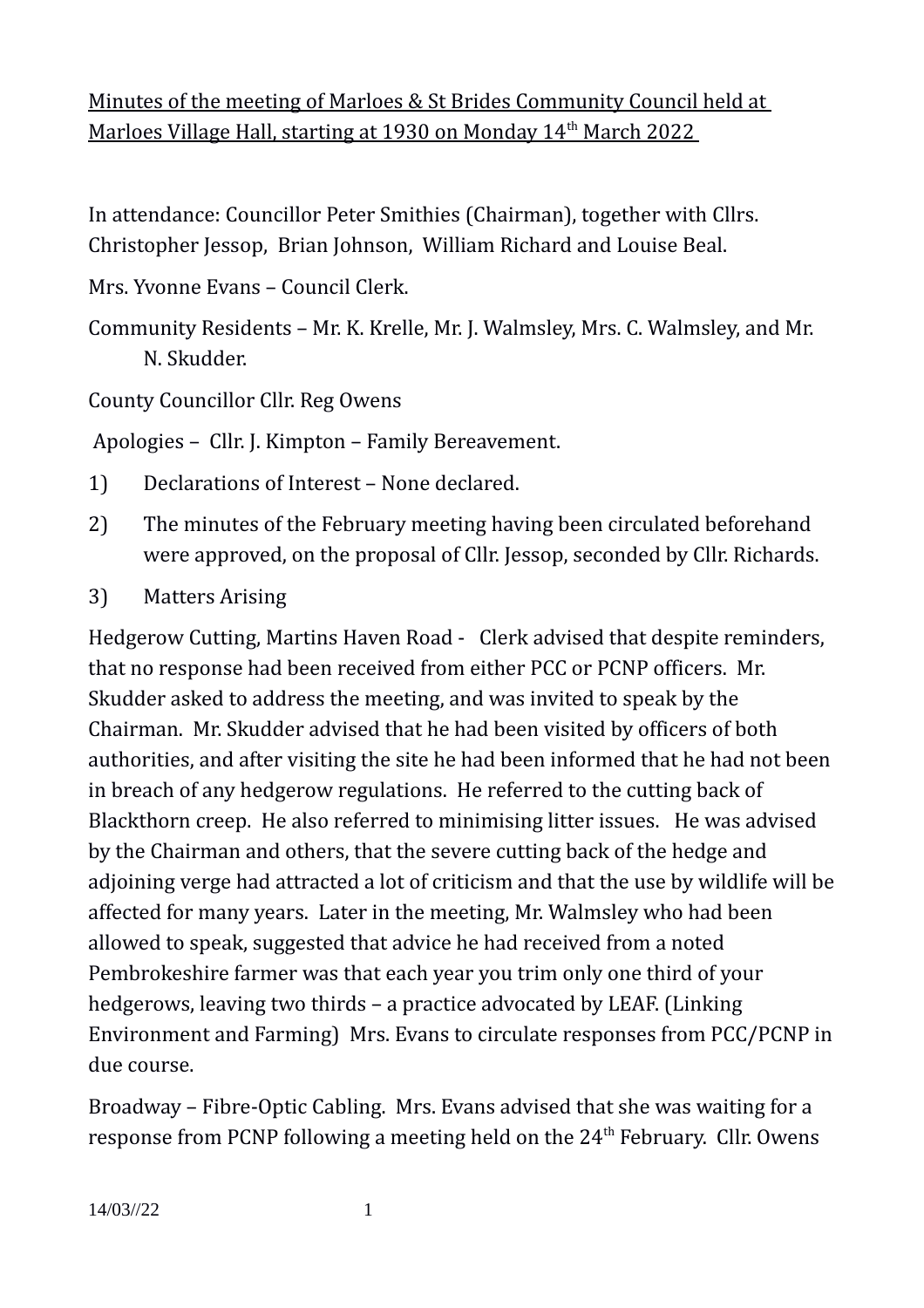advised that he had attended that meeting. Broadway Officers had advised that all posts in the St. Ishmaels area had been placed on Council verge. He was advised that almost all poles had been placed in the hedges on the Council side. They had not informed PCNP, but had been working with the consent of the County Council. Noted that traffic control had been used sparingly, so drivers were held up for long periods. Discussions were ongoing.

 Cllr. Owens was asked to provide the Clerk with contact e-mails for both Patrick Hannon, PCC and the relevant Broadway officer, to request that no poles were erected in the Marloes & St. Brides area without first being considered by PCNP who require a formal notice, and also the Community Council, and relevant landowners. It was noted that over the last thirty years, Western Power had worked with landowners and the Councils to underground as much as possible to protect the special landscape of the area. It was preferable that Openreach ducting was used as much as possible, and the firm could use a mole plough to bury cables if on private land. Wayleaves may need to be arranged in some instances.

Cllr. Richards advised that work in St. Brides so far had been undertaken using existing ducting. Mr. Krelle, who was allowed to speak, asked about the height of the poles, as this seemed to vary. Cllr. Smithies had been advised that they were likely to experience ducting problems along the Marloes Sands road. Cllr. Jessop asked if wireless connections to individual "problem" properties could not be pursued rather than more poles. After discussion, members agreed that Cllr. Owens arrange for Mr. Hannon, PCC to attend a future meeting. Clerk to circulate responses when received from PCNP. It was noted that Broadway had recently written to households about the development of the fibre broadband network in this area.

Western Power – The meeting agreed with a proposal of Cllr. Richards that a letter is sent to Western Power thanking them for maintaining supply to this area during Storms Eunice and Franklin  $(18-20<sup>th</sup>$  February), with only short breaks in supply compared to nearby areas. The maintenance and monitoring work in recent years has been successful compared to the situation many years ago. Cllr. Richards to draft a letter to be sent on behalf of the Community.

Digital Switch – The Clerk drew attention to problems experienced in some areas in England when the electric supply was lost, that a follow on failure of the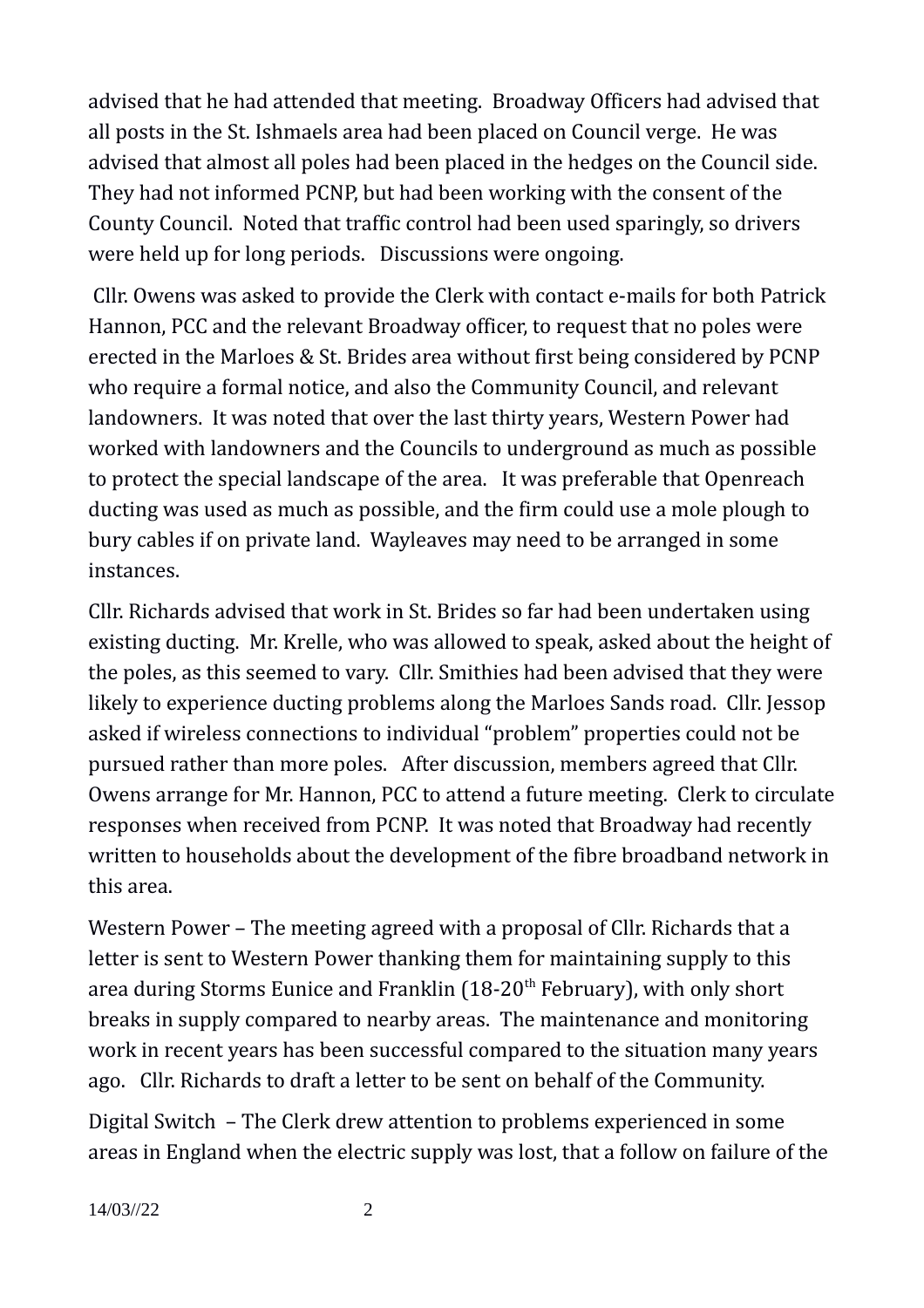mobile phones service meant that people were unable to call for assistance as the Digital Switch meant they no longer had a landline. (All areas of the UK to be switched by 2025).

Mr. & Mrs. Walmsley withdrew at 20.05pm.

### Highway Matters

Fopston Road, St. Brides – Drainage problems still to be sorted.

Slate Mill Issues & Surface Water Problems - Extensive work had been carried out recently with a large pipe installed under the road. However, both Mr. Krelle and Cllr. Beal advised that further flooding had occurred since. Clerk asked if a photograph can be taken if this re-occurs.

Martins Haven - Work continues to improve the access to the beach area for visitors to Skomer.

- Speed Warning Sign Cllr. Jessop will prepare a report on the data to Peninsula Papers, for the April issue.
- Clock Tower Lane Cllr. Devonald had advised the Clerk about flooding on the Glebe Lane side of the footpath. An e-mail had been sent to Mr. Llewelyn, PCC about this, and about the post that had collapsed on the other end of the path. All year round access is needed for all users.

Other Matters Arising

Emergency Phones – Mr. Dennis, PCC had advised the Clerk on the  $17<sup>th</sup>$  February, that BT had informed him that "there is a shortage of weatherproof phones". No information since.

 Tree Planting - Sewerage Works – Cllr. Jessop advised that is intended to have hedging plants from the Woodland Trust for the Sewerage site in the Autumn. It is planned that the 70 Jubilee trees from National Park will be allocated to the Beacon Field, Recreation Area and one other site. Noted.

Platinum Jubilee 2022 - Beacon Event. Clerk has spoken to Mr Mike Cottam. He will ask his fellow orchestra members, and one more local person about having a suitable player for this event. Clerk had sent him the relevant e-mail, and he will also see if he could put together a tape of music suitable for the occasion.

Platinum Jubilee Celebrations– see item below.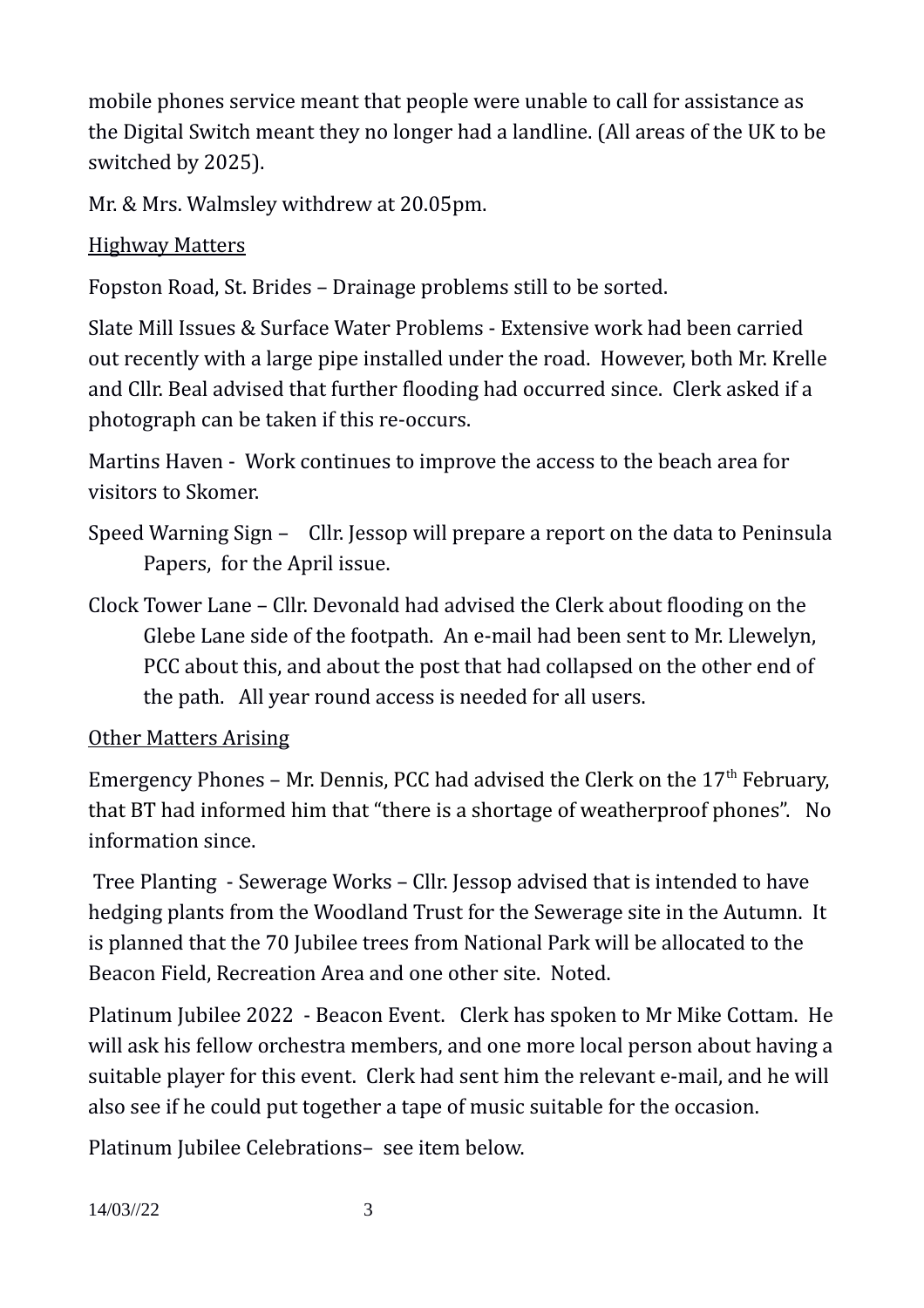Wedding Receptions – Noted that the Clerk has combined the information received from PCNP Planning, and PCC Licensing and Environmental Health which can be used for reference by Community Council members. A copy was given to Mr. Skudder who is planning to host a reception on his land later this year.

Street Lights – Light near Shamrolee, Marloes to be reported as out of order.

## 4. Community Issues

COVID 19 – It is intended that all regulations will be lifted by the end of the month. However, there has been an increase in cases across the UK in recent weeks. Each organisation is following the guidance provided, e.g. Village Hall by PAVS and individual churches by the Church in Wales. Masks still to be worn in the Village Shop/PO – three persons only.

Platinum Jubilee Celebrations – The Clerk advised the Village Hall has set up a special Sub-Committee for the Jubilee Celebrations, with others invited to join the Committee including herself, and one meeting has taken place. The Committee is planning a Jubilee Lunch on Sunday  $5<sup>th</sup>$ June, with informal Games/Sports following on in the Recreation Area. The Clerk suggested to the Council that they could consider making a small contribution to the expenses. Members agreed to consider a request from the Committee. Information will be circulated via Peninsula Papers and a flyer insert.

Village Green, Footpath & Beach matters. Cllr. Jessop advised that a sand bar has formed in recent years off Marloes Sands which is causing "rips" which can make bathing dangerous to those unfamiliar to the conditions. It was agreed, that he contact Mr. Dennis, PCC to request a sign similar to the one at West Dale is erected at Mill Bay where most people access the beach.

The recent storms have left a lot of litter on the beach. National Trust to be advised to see if they could organise a Beach clean before Easter. Cllr. Owens will mention this to South Hook LNG who have staff who undertake similar Beach Cleans from time to time.

Recreation Area/Village Hall – No matters to discuss this month.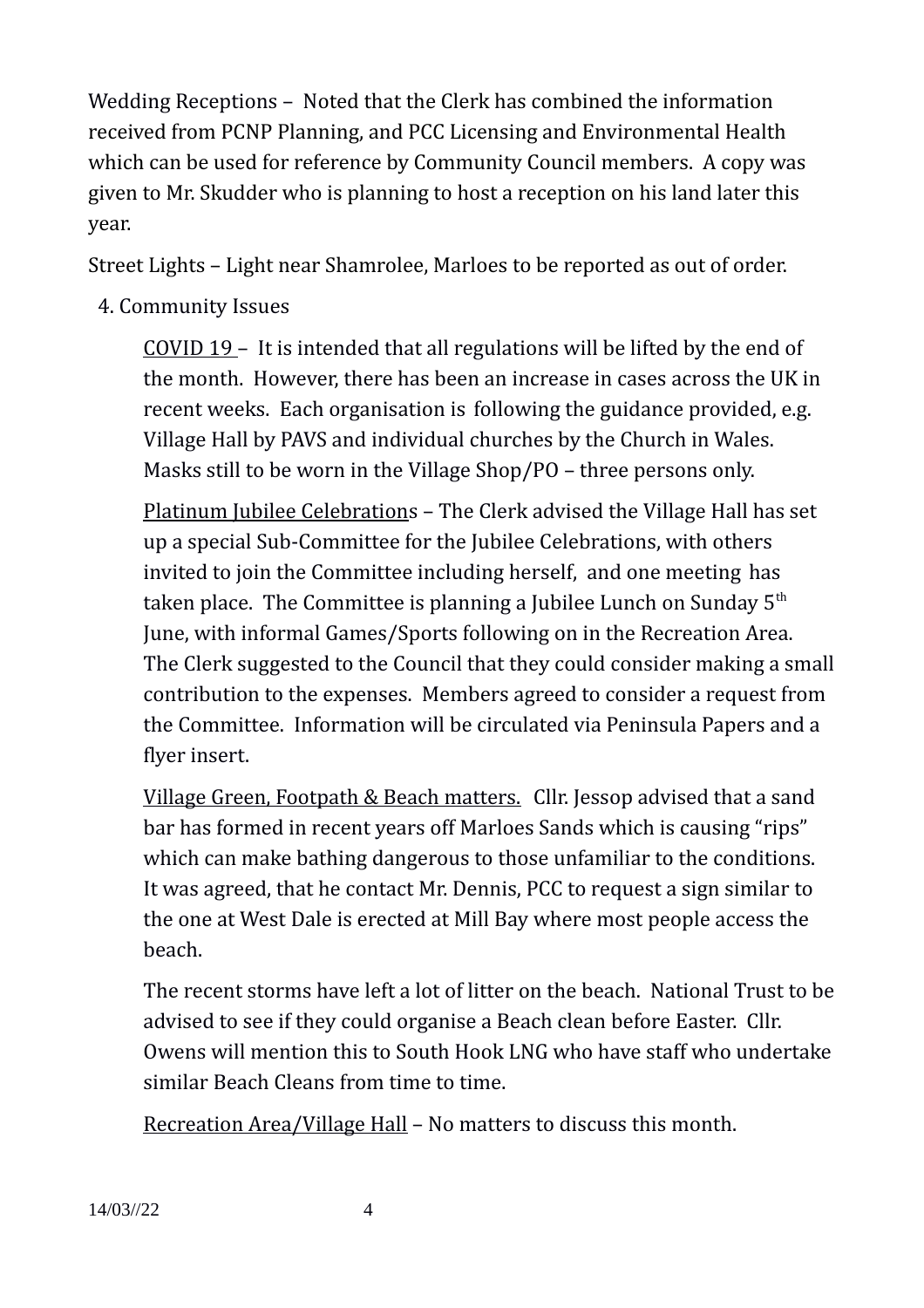National Trust Matters /Car Permits - A session was held at Marloes Village Hall on Tuesday  $1^{st}$  March (3.30pm to 7pm) for households to register for 2022 National Trust car parking permits. Ms Kate Mellor, National Trust undertook the registration. The Clerk, Mrs. Gina Smithies and Cllr. Smithies monitored the process for the Community Council. 43 households registered on the day and the Clerk has processed four applications since.

5. Correspondence.

Clerk's & Council Direct – March 2022, Issue 140 received.

The following were among some of the e-mails received by the Council:

16/02/22 – Boundary Comm. For Wales – Public Hearings.

17/02/22 – OVW – NRW – Nature & Us – National Conversation.

- 18/02/22 Endurance Life -Support Event on 30/04/22. E-mail response to be sent asking for details of times and routes.
- 23/02/22 OVW Older Peoples Commissioner Bulletin Newsletter forwarded to Rosemary Royle for Website & Newsletter.
- 21/02/22 Cllr. W. Richards Notice Board, St. Brides. Advised by M. Dennis, PCC that the Community Council "Can use it as we wish", as they no longer have a use for it. Repaired by Cllr. Richards and replaced.
- 24/02/22 OVW/IRPW IRP Annual Report and Covering Letter forwarded to all members. Section 13 refers to Community Councils.
- 02/03/22 Paul Davies, MS Updates/Newsletter.
- 02/03/22 PCC Seminar postponed.
- 02/03/22 & 11/03/22 Paul Davies (Cohesion) Third Sector Health & Well-being & News from PAVS.
- 02/03/22 Planed (Rachel Whitfield) CBWR Youth Project.
- 03/03/22 OVW Welsh Govt. Climate Emergency Passed to Cllr. Jessop.
- 04/03/22 OVW (Dyfed-Powys) Bank Phishing Scam –Passed to R. Royle for Website and Newsletter.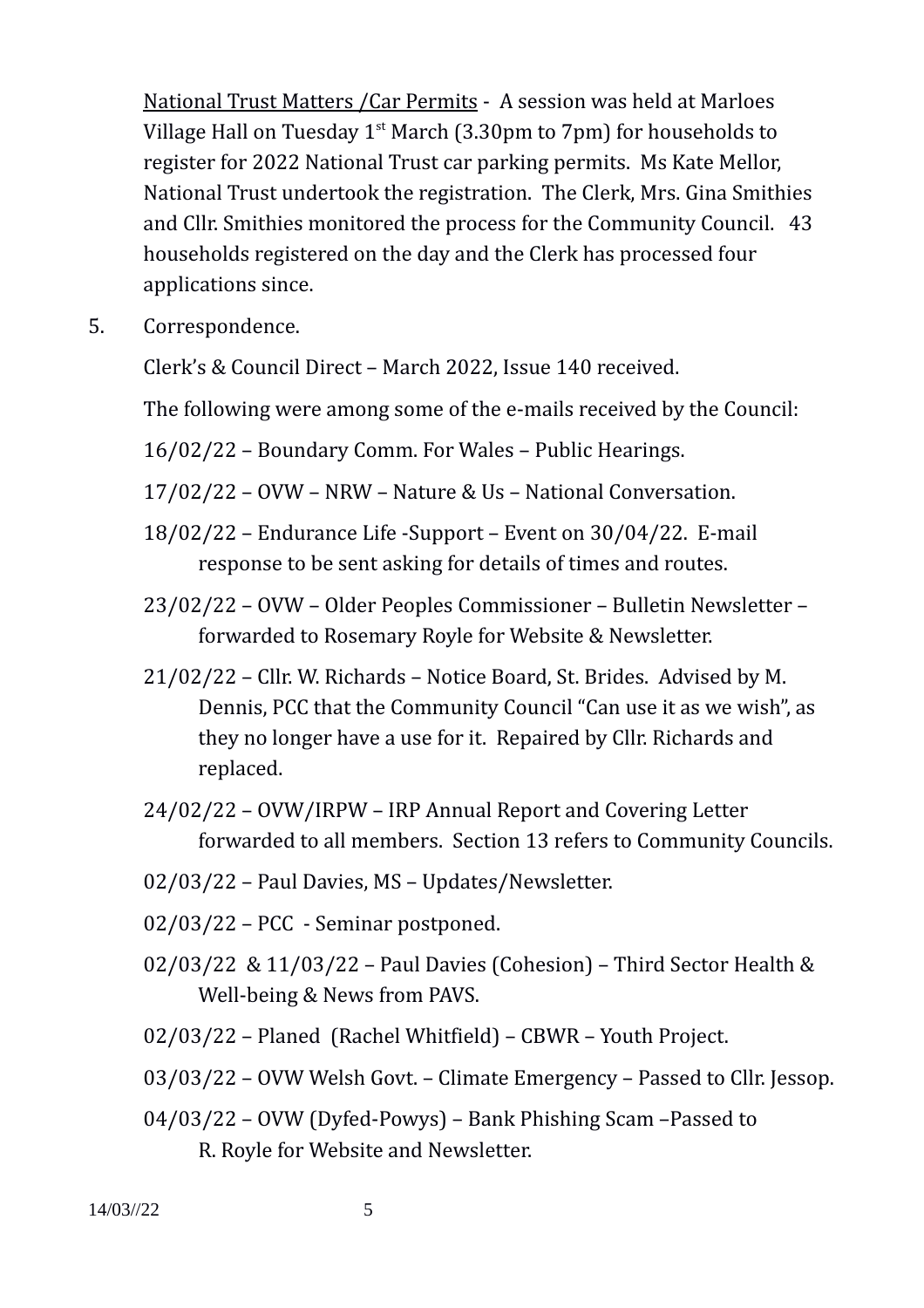- $04/03/22$  OVW Pembs. Area Committee to meet remotely on the  $11<sup>th</sup>$ April.
- 04/03/22 OVW National Salary Award for Clerks 2021/22 Circulated to Council members.
- 08/03/22 Welsh Govt./Woodland Trust Passed to Cllr. Jessop.
- 09/03/22 OVW "Welcome to your vote" Campaign.
- 09/03/22 OVW Auditor General Work Programme 22/23 onwards Comments invited.
- 10/03/22 National Forest Programme Passed to Cllr. Jessop.
- 11/03/22 Skomer MCZ Advisory meeting on 05/04/22. 2pm start.
- 14/03/22 PCC Elections Event (On-Line) 18/03/22.
- 14/03/22 OVW Local Elections (Miscellaneous & Consequential Amendments)(Wales) Regulations 2022. Clerk will check this e-mail and forward any relevant information.
- 14/03/22 BBC Radio Opportunity 16/17years old. One English, & one Welsh Speaker – Radio Wales re Voting & the Elections.

Other e-mails received were noted separately by the Clerk.

#### *6.* Planning

- a) NP/21/0177/FUL 7, Green Meadow Close Revised proposal, Site Plan & proposed side elevation drawing. No reply as yet from the PCNP. Monitoring Officer. Cllr. Owens to make enquiries.
- b) Joint( PCC/PCNP) SPG on the Cumulative Impact of Wind Turbines Cllr. Jessop advised that in light of the sharp rise in energy prices, and the knock-on impact of the Russian attack on Ukraine he understood a revised national energy policy will be launched shortly.
- c) Planning Applications/Determinations Clerk advised that the most recent Determination list included reference to the consent issued for NP/21/0633/FUL – The Green, Marloes – Reconstruction of outhouse etc.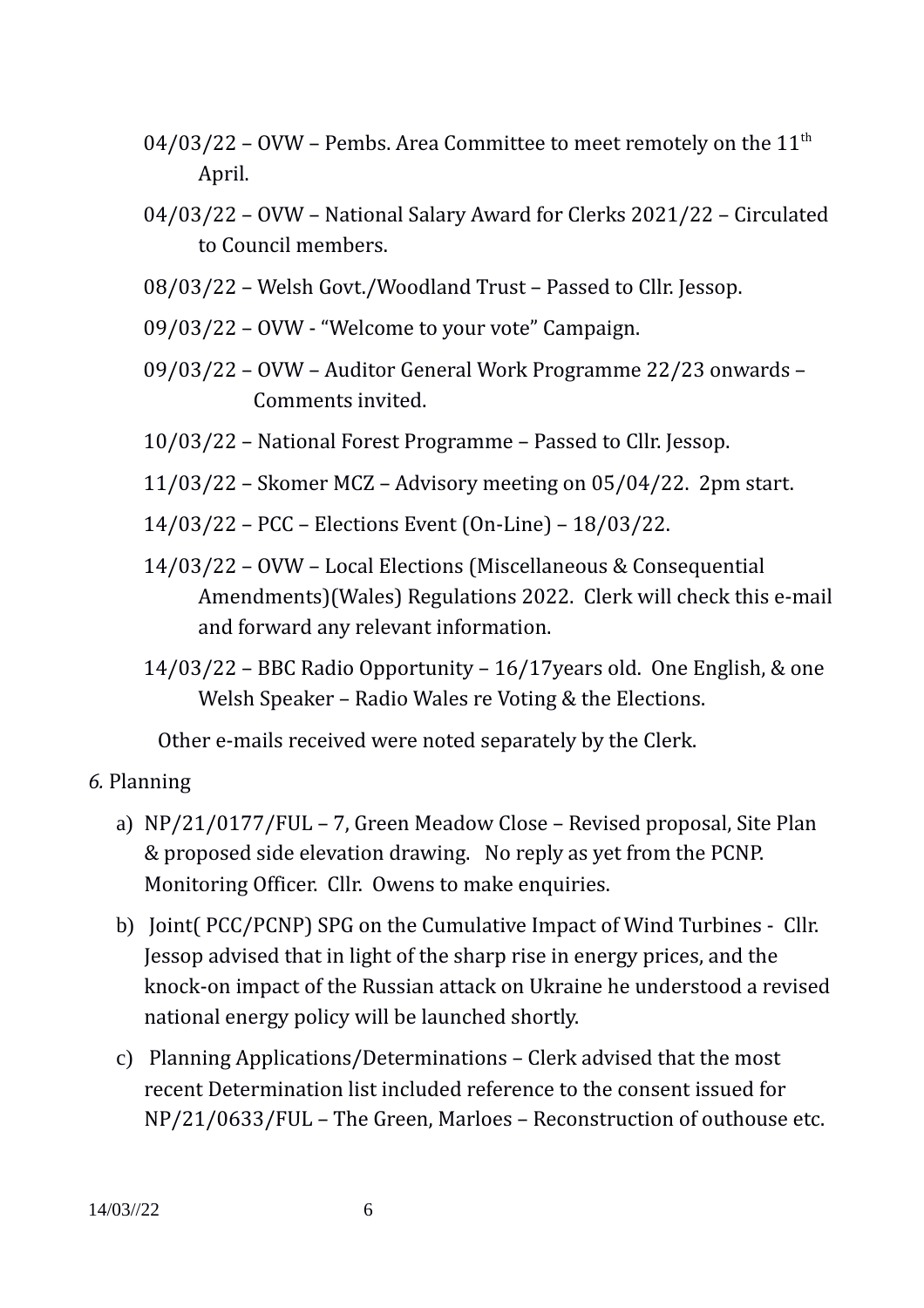- d) NP/21/0811/FUL Conversion of farm outbuildings to new dwelling Little Marloes Farm. A response had been received from the Case Officer, Robert James who advised that the new property will be subject to a Unilateral Undertaking payment. However, in light of this, a covenant cannot be enforced, and the application is for full residential use. It was agreed to make no further comment.
- e) Lower Ripperston Farm, St. Brides A reply dated 02/02/22 had been received from the Agent, Geraint John, which members considered did not answer the points raised. The Council will reserve making any further comments until they receive the formal planning application. Noted that the capacity of the proposed wind turbine is 5Kw.
- f) Slate Mill Farm New Access Clerk had advised that the reference number is NP/20/0123/PNF.
- g) Dale Airfield, Lawrence Landfill Lorry Movements. The Clerk advised that a local resident had asked if the owners of this site had changed their operational use to that of a Transfer Station as there had been a considerable increase in lorry movements to and from the site over recent months. He had asked what was the terms of their licence, and if a planning application would be required if use had changed over time. It was noted that the site was kept clean and tidy, and the drivers travelled to and from the site with consideration for other road users, and did not damage the hedges and verges unlike some contractors.

Cllr. Owens offered to discuss the points raised with officers of the National Park and he would report back to the Council. His offer was accepted.

#### *7.* Financial Matters

- a) Audit Update No information has been received again this month. Mrs. Evans had contacted the Wales Audit Officer that she had given information to in September 2021 to try and find out when the Audit would be completed.
- b) Lloyds Bank Statement due tomorrow.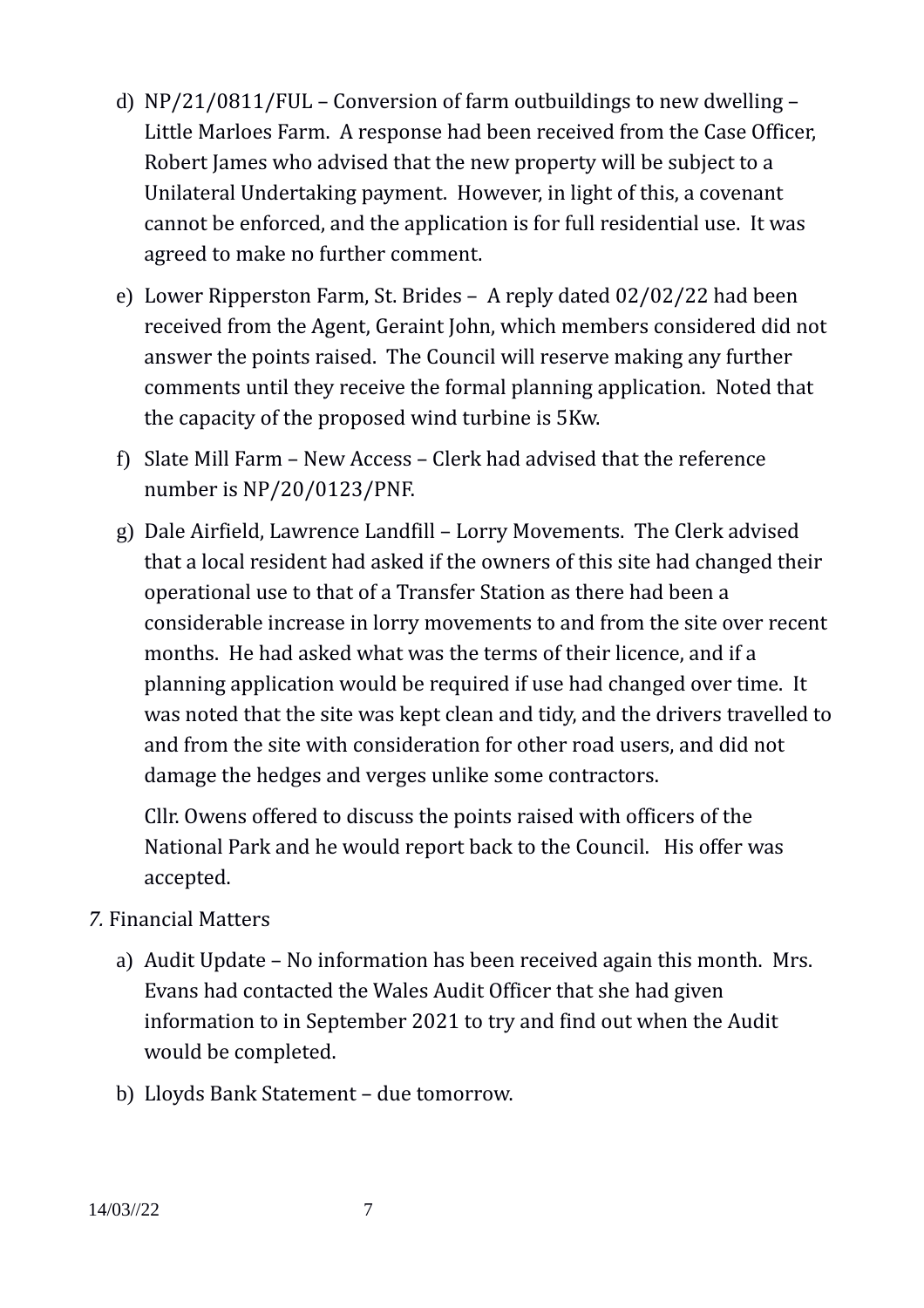- c) One Voice Wales 2022/23 Membership etc. to be submitted to the April meeting. Noted the fee was £69 based on 193 chargeable dwellings – based on the Valuation List not the Electoral Register.
- d) Council Insurance The meeting agreed that the Clerk request BHIB to submit their Insurance Invoice due for renewal on the  $1<sup>st</sup>$  June in time for approval at the April meeting prior to the election in May, as new signatories will need to be arranged for the Bank Account.
- 8. Clock Tower.

Electric Invoice – An estimated invoice had been received before a meter reading could be submitted, so the new balance is now £100.24. The Clerk will use the Chat Service to request a revised statement as very little electric is used at present.

Night Silencing - A request has been received from Mr. & Mrs. K. Trimby to have the night silencing facility in operation again this year - "just go with the same dates as the previous year". The Clerk reminded the meeting what had been agreed last year. After discussion, it was agreed on the proposal of Cllr. Jessop, seconded by Cllr. Smithies, that subject to the Bed and Breakfast being operational at the Guest House, that the night silencing facility would operate from Friday  $8<sup>th</sup>$  April to the  $30<sup>th</sup>$ September from 12 midnight to 5pm inclusive. The Council will reserve the right to cancel the operation of this facility, if no Bed and Breakfast is undertaken, or if the premises close for any reason.

9. Clerk's Vacancy – Temporary Arrangements from 01/04/2022.

The Council noted that to date, no application had been received for the vacancy. Agreed that the advert in the April issue of Peninsula Papers should be revised to stress that this role is an opportunity to contribute to community life, as well as being a paid employment. It was agreed that all members make an effort to identify possible candidates and encourage them to apply for the position.

One Voice Wales had sent out a questionnaire on Clerks' vacancies in Pembrokeshire on 28/02/22 – Clerk had responded.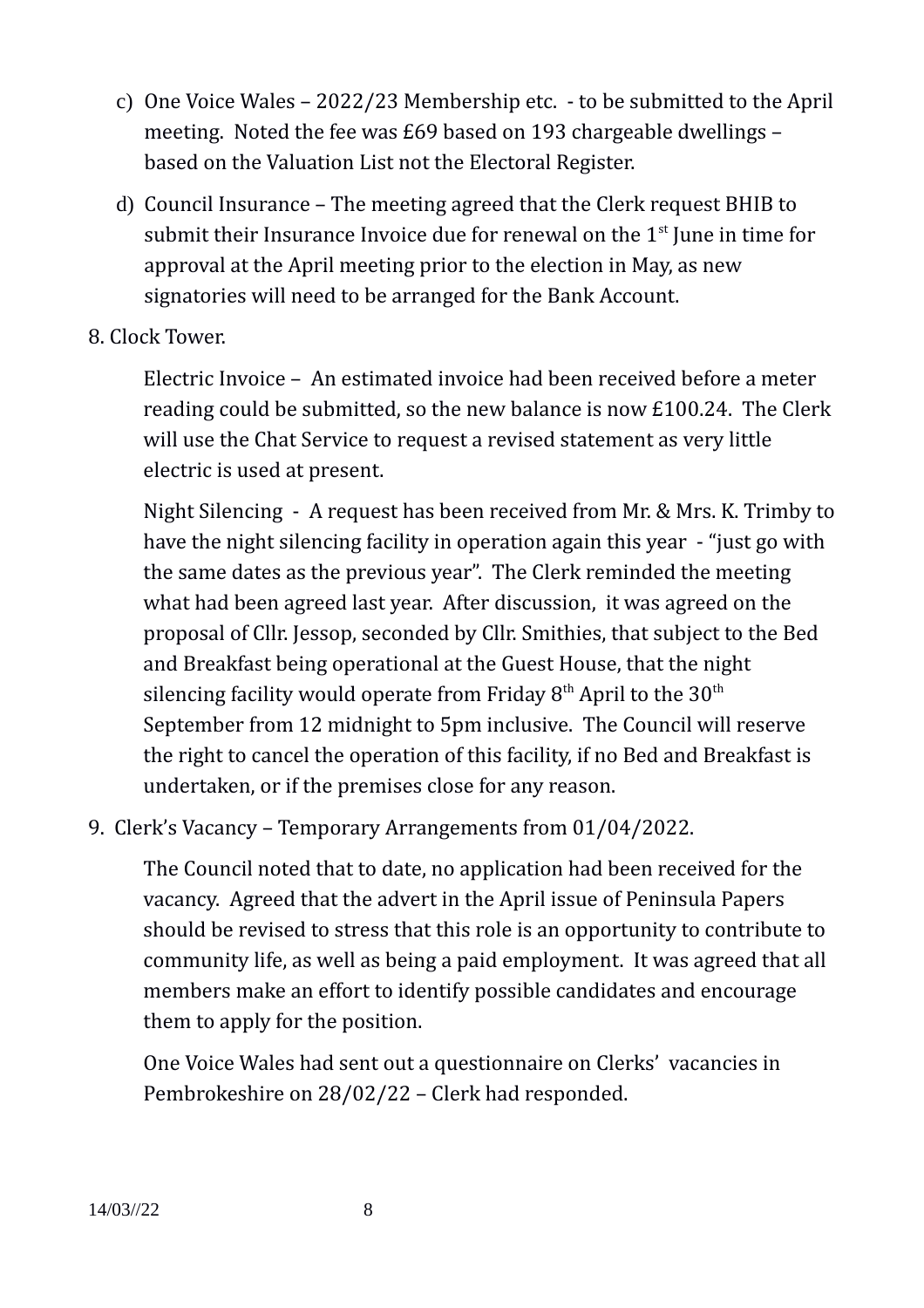Cllr. Jessop indicated that he was prepared to act as Temporary Clerk for two months, but would not undertake the responsibility of being the Financial Officer. He was thanked for his offer. The Clerk will work with Cllr. Jessop and the Chairman, to put the necessary arrangements in place for the  $1<sup>st</sup>$  April – to include a new e-mail address.

10. Community Council Elections  $-5<sup>th</sup>$  May 2022 – 6 councillors required. It was noted that some of the present Councillors will be standing down at this election. Cllr Jessop pointed out that this fact plus the retirement of the Community Council's highly experienced Clerk without a new Clerk so far recruited raised questions about the future operation of the Community Council. There will need to be at least three Councillors in place, to then be able to advertise for people to be co-opted. The County Council have a role to play if less than three councillors are in place. The Clerk advised, that unlike in previous elections it will not be known beforehand how many applications have been made, and the date and time for withdrawals is the same as the closing date for applications.

The Clerk had been asked to contact One Voice Wales to see if there is a procedure for a Community Council to be dissolved if no candidates stand. Cllr. Owens advised that he believed that after this election there would be a move by the County Council to amalgamate Community Councils as had happened in previous years. He advised against being too pessimistic at this stage. The Chairman urged Council members to canvass younger members of the Community to consider standing at the election. Election packs were given out to members to pass on if not needed themselves. Formal notices will be displayed shortly. The warning was shared that the deadline for standing as a councillor is April  $5<sup>th</sup>$ , i.e. before the next Community Council meeting.

County Council Election – one Councillor – revised boundary.

Re-Charging for Elections – A letter dated  $11<sup>th</sup>$  March 2022 has been received that advised that in the event of a contested election of the Community Council with no County Council election, then the estimated cost would be £2,687.35 which can be repayable over five years. If there was also a County Council election then the cost would be reduced by a minimum of £300-500. An estimate of an uncontested Community Council election costs would be £225.